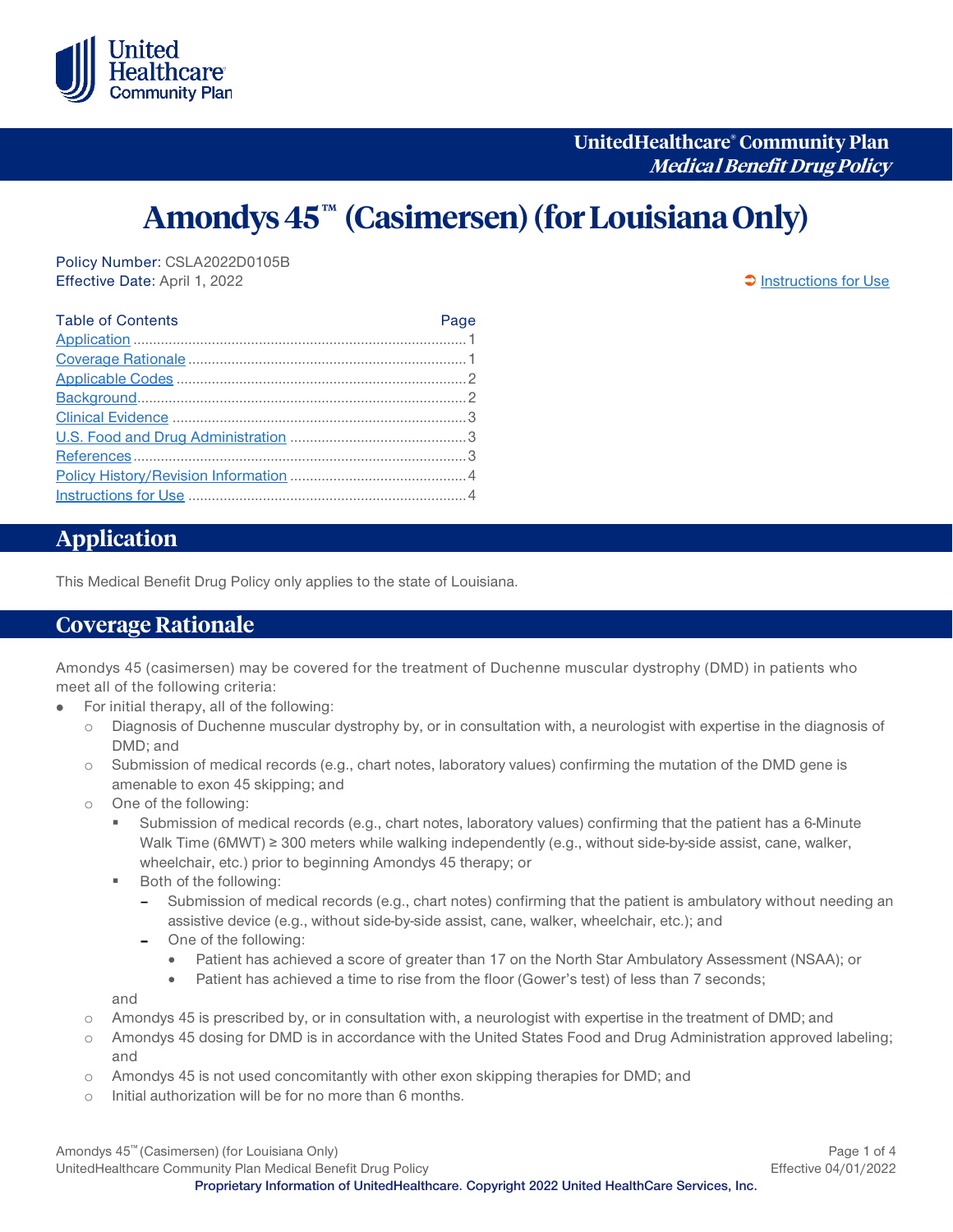- For continuation of therapy, all of the following:
	- o Amondys 45 is prescribed by, or in consultation with, a neurologist with expertise in the treatment of DMD; and
	- o Submission of medical records (e.g., chart notes) confirming that the patient is ambulatory without needing an assistive device (e.g., without side-by-side assist, cane, walker, wheelchair, etc.); and
	- o Amondys 45 dosing for DMD is in accordance with the United States Food and Drug Administration approved labeling; and
	- $\circ$  Amondys 45 is not used concomitantly with other exon skipping therapies for DMD; and
	- o Reauthorization will be for no more than 12 months.

Amondys 45 will not be covered for other forms of muscular dystrophy.

## <span id="page-1-0"></span>**Applicable Codes**

<span id="page-1-1"></span>The following list(s) of procedure and/or diagnosis codes is provided for reference purposes only and may not be all inclusive. Listing of a code in this policy does not imply that the service described by the code is a covered or non-covered health service. Benefit coverage for health services is determined by federal, state, or contractual requirements and applicable laws that may require coverage for a specific service. The inclusion of a code does not imply any right to reimbursement or guarantee claim payment. Other Policies and Guidelines may apply.

| <b>HCPCS Code</b> | <b>Description</b>                    |
|-------------------|---------------------------------------|
| J1426             | Injection, casimersen, 10 mg          |
|                   |                                       |
| Diagnosis Code    | <b>Description</b>                    |
| G71.01            | Duchenne or Becker muscular dystrophy |

#### **Background**

Duchenne muscular dystrophy (DMD) is an X-linked disease that affects 1 in 3,600 – 6,000 live male births. DMD occurs as a result of mutations (mainly deletions) in the dystrophin gene. These mutations lead to an absence or a defect of the protein, dystrophin, resulting in progressive muscle degeneration, leading to loss of ambulation and additional respiratory, orthopedic, and cardiac complications. If left untreated, mean age of death is approximately 19 years of age. $24$ 

Casimersen is an antisense oligonucleotide of the phosphorodiamidate morpholino oligomer (PMO) subclass. PMOs are synthetic molecules in which the five-membered ribofuranosyl rings found in natural DNA and RNA are replaced by a sixmembered morpholino ring. Each morpholino ring is linked through an uncharged phosphorodiamidate moiety rather than the negatively charged phosphate linkage that is present in natural DNA and RNA. Each phosphorodiamidate morpholino subunit contains one of the heterocyclic bases found in DNA (adenine, cytosine, guanine, or thymine).<sup>1</sup>

Casimersen is designed to bind to exon 45 of dystrophin pre-mRNA, resulting in exclusion of this exon during mRNA processing in patients with genetic mutations that are amenable to exon 45 skipping. Approximately 8% of DMD patients have out-of frame deletion mutations amenable to exon 45 skipping. Exon skipping is intended to allow for production of an internally truncated dystrophin protein.<sup>1</sup>

Eteplirsen (Exondys 51<sup>e</sup>) was the first PMO approved by the US Food and Drug Administration for treatment of DMD patients with confirmed genetic mutations amenable to exon 51 skipping. Approximately 13% of DMD patients have out-of frame deletion mutations amenable to exon 51 skipping. This indication was approved under accelerated approval based on an increase in dystrophin in skeletal muscle observed in some patients treated with eteplirsen. A clinical benefit of eteplirsen has not been established.<sup>5</sup> Golodirsen (Vyondys 53™) and viltolarsen (Viltepso™) were the second and third exon skipping agents approved by the U.S. Food and Drug Administration for treatment of DMD patients with confirmed genetic mutations amenable to exon 53 skipping. Approximately 8% of DMD patients have out-of frame deletion mutations amenable to exon 53 skipping. Both of these agents were also approved under accelerated approval based on an increase in dystrophin in skeletal muscle observed in treated patients.

Amondys 45™ (Casimersen) (for Louisiana Only) Page 2 of 4 UnitedHealthcare Community Plan Medical Benefit Drug Policy **Effective 04/01/2022 Proprietary Information of UnitedHealthcare. Copyright 2022 United HealthCare Services, Inc.**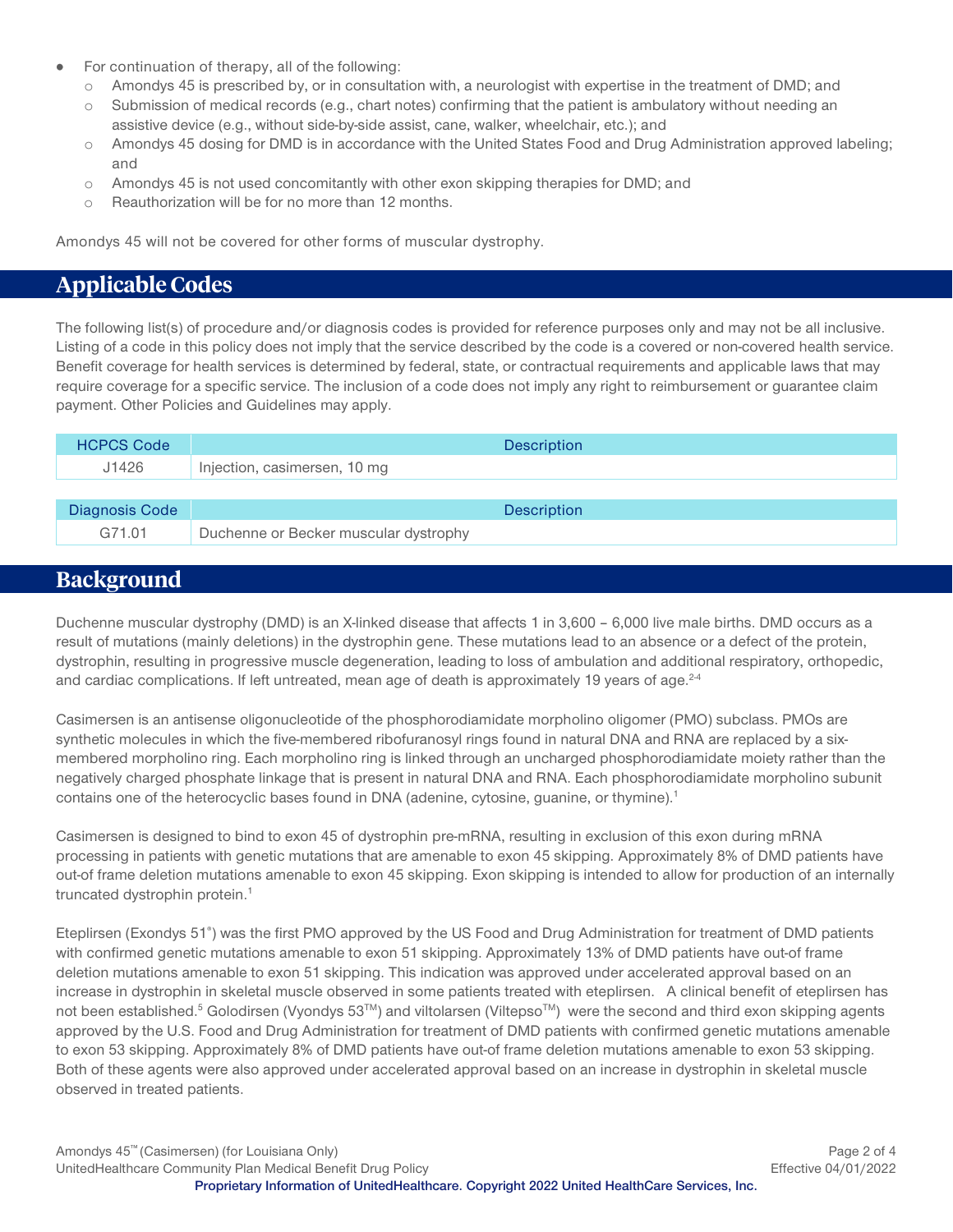#### <span id="page-2-0"></span>**Clinical Evidence**

Casimersen is indicated for the treatment of Duchenne muscular dystrophy (DMD) in patients who have a confirmed mutation of the DMD gene that is amenable to exon 45 skipping.<sup>1</sup>

ESSENCE is an ongoing 96-week, Phase 3, double-blind, placebo controlled, randomized clinical trial that will evaluate the efficacy of golodirsen and casimersen in ambulatory DMD patients with out-of-frame deletion mutations amenable to skipping exon 53 and exon 45, respectively. The study will enroll 222 boys from 7 to 13 years of age with genotypically confirmed DMD and 6MWT ≥ 300 m and ≤ 450 m. The primary endpoint is the change from baseline to Week 96 in 6MWT. Following the 96 week double-blind period, all patients began or are to begin an additional 48 week open-label treatment period. Interim efficacy was assessed based on change from baseline in the dystrophin protein level (measured as % of the dystrophin level in healthy subjects, i.e., % of normal determined by Western Blot) at Week 48. Interim results from 43 evaluable patients (n = 27, casimersen; n = 16, placebo) who had a muscle biopsy at Week 48 of the double-blind period have been reported. Patients randomized to casimersen had a baseline mean dystrophin level of 0.93% of normal. At week 48, the mean dystrophin level increased 0.81% to 1.74% of normal. Patients randomized to placebo had a baseline mean dystrophin level of 0.54% of normal. At week 48, the mean dystrophin level increased 0.22% to 1.15% of normal. A clinically meaningful change in level of dystrophin has not yet been established in humans. As such, the clinical significance of these results is not clear. <sup>1, 8</sup>

Casimersen has not been studied in DMD that is not amenable to exon 45 skipping, nor in other forms of muscular dystrophy (e.g., Becker muscular dystrophy).1

#### <span id="page-2-1"></span>**U.S. Food and Drug Administration (FDA)**

This section is to be used for informational purposes only. FDA approval alone is not a basis for coverage.

Amondys 45 is indicated for the treatment of Duchenne muscular dystrophy (DMD) in patients who have a confirmed mutation of the DMD gene that is amenable to exon 45 skipping. This indication is approved under accelerated approval based on an increase in dystrophin in skeletal muscle observed in patients treated with Amondys 45. Continued approval for this indication may be contingent upon verification of a clinical benefit in confirmatory trials.<sup>1</sup>

#### <span id="page-2-2"></span>**References**

- 1. Amondys 45 [package insert]. Cambridge, MA: Sarepta Therapeutics, Inc, February 2021.
- 2. Bushby K, Finkel R, Birnkrant DJ, Case LE, Clemens PR, Cripe L, et al. Diagnosis and management of Duchenne muscular dystrophy, part 1: diagnosis, and pharmacological and psychosocial management. Lancet Neurol; 2010 Jan; 9(1):77 93.
- 3. Bushby K, Finkel R, Birnkrant DJ, et al. (2010) Diagnosis and management of Duchenne muscular dystrophy, part 2: implementation of multidisciplinary care. Lancet Neurol; 2010 Jan; 9(2):177-189.
- 4. Birnkrant DJ, Bushby K, Bann CM, et al. Diagnosis and management of Duchenne muscular dystrophy, part 1: diagnosis, and neuromuscular, rehabilitation, endocrine, and gastrointestinal and nutritional management. Lancet Neurol. 2018;17(3):251-267. doi: 10.1016/S1474-4422(18)30024.
- 5. Exondys 51 [package insert]. Cambridge, MA: Sarepta Therapeutics, Inc, January 2022.
- 6. Vyondys 53 [package insert]. Cambridge, MA: Sarepta Therapeutics, Inc, February 2021.
- 7. Viltepso [package insert]. Paramus NJ: NS Pharma, Inc, August 2020.
- 8. Study of SRP-4045 and SRP-4053 in DMD Patients (ESSENCE). [https://clinicaltrials.gov/ct2/show/NCT02500381?term=golodirsen&cond=Duchenne+Muscular+Dystrophy&rank=3.](https://clinicaltrials.gov/ct2/show/NCT02500381?term=golodirsen&cond=Duchenne+Muscular+Dystrophy&rank=3) Accessed January 18, 2022